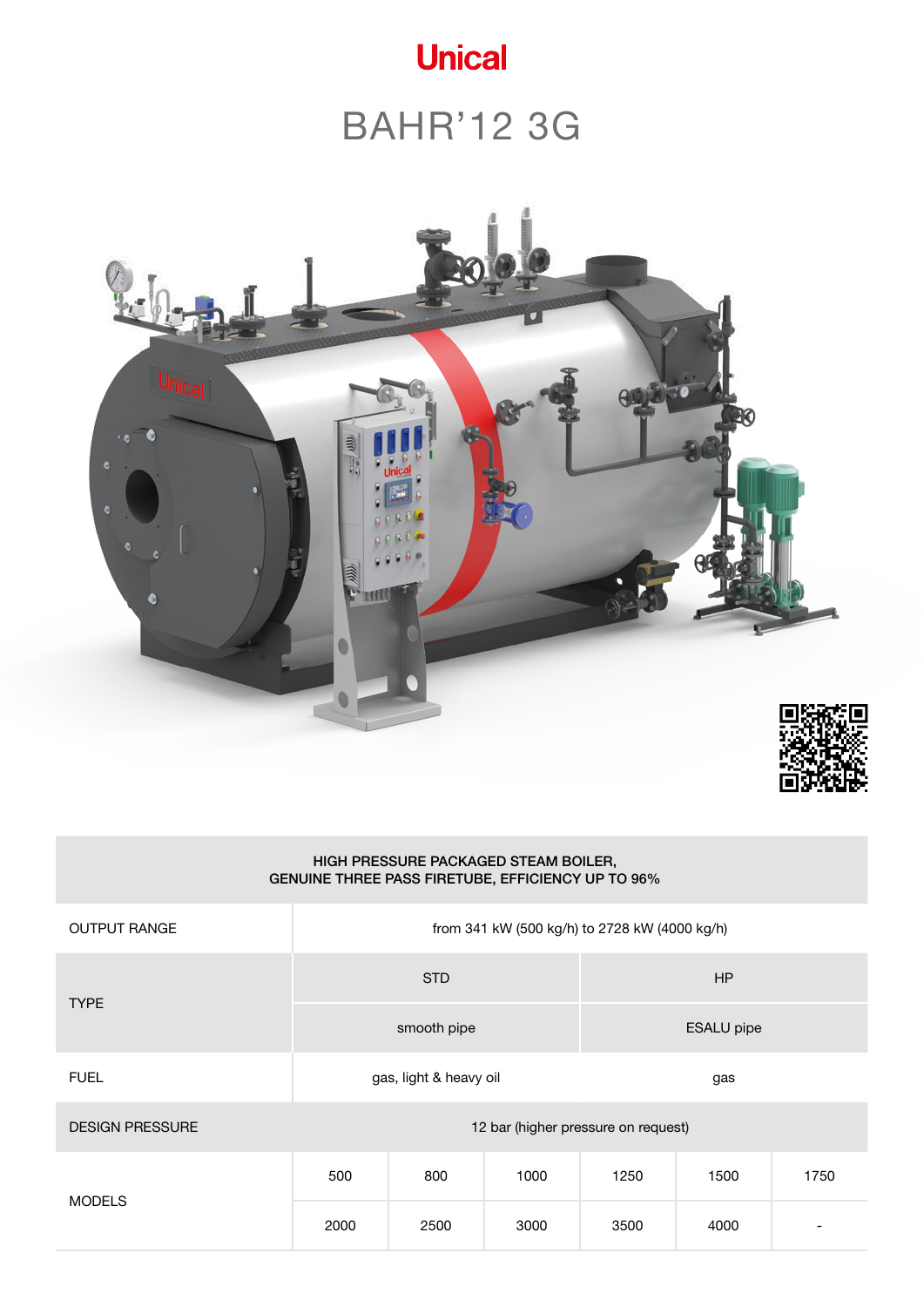### **DESCRIPTION**

High pressure monobloc steam generator, with 3 effective smoke passes, horizontal, efficiency 90% <sup>(1)</sup> for the OR version, 94% <sup>(1)</sup> for the HP version, and up to 96% (1) for the EC versions

Thanks to the large evaporating chamber optimally sized, the title of the saturated steam leaving the generator is of the highest quality.

#### **General characteristics:**

The 3 effective smoke passes generator consists of a horizontal cylindrical furnace in which the flame develops, an inversion chamber, a first tube bundle (second pass) and a second tube bundle (third pass), to optimize heat exchange and emissions. Thanks to the large evaporating chamber, optimally sized, the title of the saturated steam leaving the generator is of the highest quality. The appliance is sized to ensure low thermal loads and low polluting emissions (when equipped with Low NOx burner)

**Boiler body:** designed in compliance with the EN 12953-3: 2016 standard with set-in type tube plates, it is made up of cylindrical outer shell, furnace, inversion chamber and flat tube plates in quality steel, in compliance with current technical standards. The body is equipped with 2 still pipes diam. 100 mm for housing all safety and control devices.

The materials used are accompanied by manufacturing certificates certifying the chemical and mechanical characteristics and the controls during the production cycle and therefore their suitability for use. The welds are carried out according to procedures approved by suitably qualified personnel and subjected, in accordance with an internal "Manufacturing and Control" plan to Non-Destructive Testing. Upon completion of manufacturing, each pressurized body is subjected to testing by carrying out the hydraulic test in accordance with requirement 7.4 - Annex 7 of the PED Directive 2014/68 / EU

- **Smoke tubes, making up the quality steel tube bundle, are** welded to the tube plates using qualified automatic procedures. Finally, the tubes are headed by counterbore eliminating the protrusions from the plate. They are equipped with helical turbulators (STD versions), or special Unical patented ESALU turbulator composed of a combination of aluminum inserts (HP)..
- **Rear reversing chamber:** built in welded steel sheet.
- **Front door:** built in welded steel sheet, internally lined with layers of insulating and refractory cement. Mounted on hinges that allow a quick opening.
- Rear smoke-chamber: built in welded steel sheet covered externally with a layer of insulating material. It is equipped with a pipe inspection and cleaning door, a horizontal axis flue gas connection with a diameter suitable for the power of the generator.
- Prepared for connection to a removable internal economizer.
- **Basement:** it consists of a frame made of steel sections, electrowelded to the tube plates and boxed by means of welded steel sheets.
- **Service walkway:** located in the upper part of the generator, it consists of a steel profile frame, covered with checkered plate on the walkway floor and (on request) completed by a parapet with handrail and access ladder compliant with the EN ISO 14122 standard.
- **Insulation:** the thermal insulation of the outer shell is obtained with a 100 mm thick rock wool mattress, bonded with high density thermosetting resins, supported and protected externally by a 10/10 mm thick painted sheet metal casing.

#### **Composition of the standard supply: (2)**

- n. 1 steam outlet shut-off flow valve.
- n. 2 spring-loaded safety valves.
- n. 2 reflective level indicators, with flanged connections, shut-off and drain valves.
- n. 1 large dial pressure gauge with 3-way tap for sample pressure gauge.
- $\blacksquare$  n. 1 safety pressure switch with manual reset from the electrical panel, CE PED certified.
- n. 1 limit pressure switch.
- n. 1 regulation pressure switch for two-stage burner (high / low flame) or pressure probe for modulating burners.
- $\blacksquare$  n. 2 low water level safety probes, with self-diagnosis, with manual reset from the control panel, CE certified.
- $\blacksquare$  n. 2 low water level safety probes, with self-diagnosis, with manual reset from the control panel, CE certified.
- n. 1 vertical centrifugal pump for water loading
- Water supply circuit with started flow shut-off valve, downstream of the pump, and disc check valve
- $\blacksquare$  n. 1 water drain / sludge discharge unit with quick opening manual valve.
- Manhole 420x320 mm in the upper part and a DN150 inspection port in the lower part of the outer shell.
- $\blacksquare$  Moisture separator on the steam outlet, for a high titre steam
- Blank burner plate (on request it can be drilled according to customer specifications)
- Turbulators in steel, aluminum or steel + aluminum, depending on the model
- **Lifting eyebolts**
- Electrical panel board, IP55 400V  $3 + N 50$ Hz
- Document envelope containing:
	- Manufacturer's Declaration of Conformity in accordance with Annex VII of the PED Directive 2014/68 / EU
	- Installation, Use and Maintenance Manual.
	- File of the technical documentation relating to the safety, protection, management and control devices installed (Certificates, declarations of conformity, installation, use and maintenance manuals)
	- Diagram of the characteristic curves of the electric feed pump.
	- Electrical diagram of the control panel and relative Declaration of Conformity.
	- Data sheet relating to the quality of supply / make-up and operating water, with the parameters that must be subjected to periodic checks, maximum and minimum limits of acceptability, frequency of checks and required interventions (information contained in the manual).
- $\blacksquare$  Conformity of in factory tested Assembly according to B + D PED modules

#### **Options:**

- "Second boiler water feed pump" kit
- "Feed water inlet filter" kit
- "Economizer" kit, of integrated type, laterally removable (instrumentation side), equipped with connection pipes and downstream thermometer, pressure gauges upstream and downstream of the economizer, upstream thermometer, wafertype shut-off and by-pass ball valves pass, safety valve
- "Maximum level safety" kit
- "TDS" kit
- "Automatic bottom drain" kit
- "24 hr" or "72 hr" kit
- Burner supporting pklate plate drilled to the customer requirements
- **Burner**
- (1) This value is intended with an economizer and may vary according to the operating pressure and load.
- (2) Quantities, types or models may vary according to the offered configuration.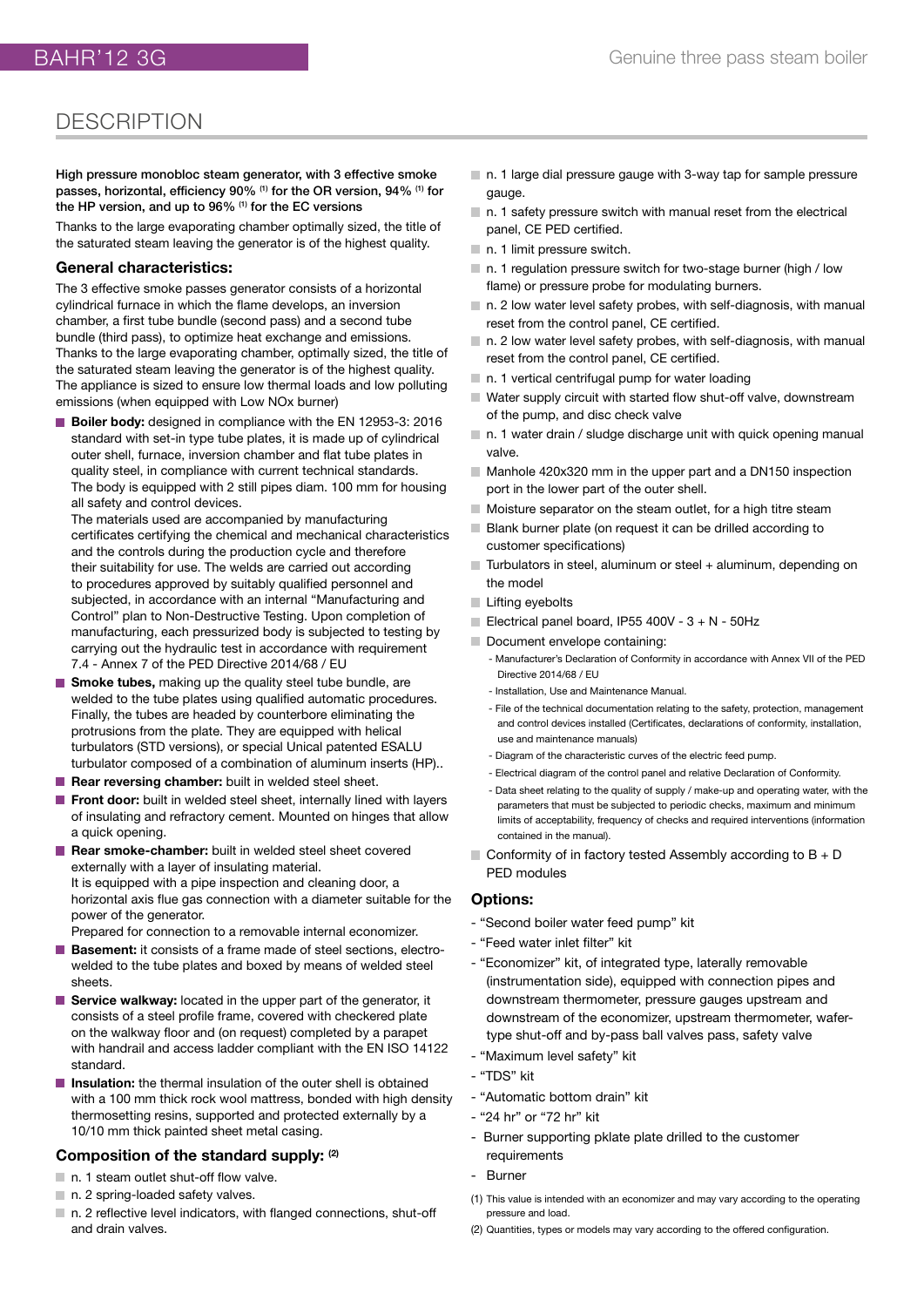### MAIN COMPONENTS

- 1. Boiler body
- 2. Front door
- 3. Rear smoke chamber (with optional integrated removable economizer)
- 4. Electric panel board
- 5. Instruments assembly
- 6. Level safety sensors
- 7. Steam valve
- 8. Safety valve
- 9. Automatic bottom blow down (optional)
- 10. Salinity control/surface blow down (optional)
- 11. Feed water pump
- 12. Water level indicator



### TECHNICAL DATA

| Model | Steam<br>production* | Nominal<br>output | Nominal<br>input STD <sup>**</sup> | Nominal<br>input HP** | pressure | Max. working Water content<br>at level | Total<br>volume | $\Delta P$<br>smoke side<br><b>STD</b> | $\Delta P$<br>smoke side<br>HP | Burner head<br>min. length |
|-------|----------------------|-------------------|------------------------------------|-----------------------|----------|----------------------------------------|-----------------|----------------------------------------|--------------------------------|----------------------------|
|       | kg/h                 | kW                | kW                                 | kW                    | bar      | It                                     | It              | mbar                                   | mbar                           | mm                         |
| 500   | 500                  | 341               | 378.9                              | 362.8                 | 12       | 1205                                   | 1800            | 2.5                                    | 4.5                            | 350                        |
| 800   | 800                  | 547               | 607.8                              | 581.9                 | 12       | 1240                                   | 1950            | 3                                      | 5                              | 350                        |
| 1000  | 1000                 | 682               | 757.8                              | 725.5                 | 12       | 2310                                   | 3040            | 6                                      | 10                             | 350                        |
| 1250  | 1250                 | 853               | 947.8                              | 907.4                 | 12       | 2400                                   | 3220            | 9                                      | 13.5                           | 350                        |
| 1500  | 1500                 | 1023              | 1136.7                             | 1088.3                | 12       | 2867                                   | 3524            | $\overline{4}$                         | 6                              | 350                        |
| 1750  | 1750                 | 1194              | 1326.7                             | 1270.2                | 12       | 3372                                   | 4282            | 5                                      | $\overline{7}$                 | 350                        |
| 2000  | 2000                 | 1364              | 1515.6                             | 1451.1                | 12       | 3550                                   | 4493            | 6                                      | 10                             | 350                        |
| 2500  | 2500                 | 1705              | 1894.4                             | 1813.8                | 12       | 4050                                   | 5100            | $\overline{7}$                         | 10                             | 350                        |
| 3000  | 3000                 | 2046              | 2273.3                             | 2176.6                | 12       | 4783                                   | 5955            | 9.5                                    | 11                             | 350                        |
| 3500  | 3500                 | 2387              | 2652.1                             | 2539.4                | 12       | 5050                                   | 6220            | 9.5                                    | 13.5                           | 350                        |
| 4000  | 4000                 | 2728              | 3031.1                             | 2902.1                | 12       | 5259                                   | 6457            | 11.5                                   | 17                             | 350                        |

\*with feeding water temperature =  $80^{\circ}$ C  $*$ \* According working pressure and load conditions

### PRODUCT PLUS VALUES

Low  $\mathsf{NO}_\mathsf{x}$  EMISSION  $<$  80 mg/kWh

thanks to 3 pass and Low NOx burner (on request)

#### **HIGH EFFICIENCY**

thanks to the 3 pass design and the possibility to install economizers (optional)

#### **FRONT AND REAR DOORS**

can be opened without removing the burner and the flue for inspection and cleaning of the tube bundles

#### **ELECTRIC PANEL BOARD**

electromechanical or electronic, expandible with optional kits

**24/72 HOUR UNATTENDED OPERATIONAL** by the means of specific equipment

#### UPPER PLATFORM WALKWAY

- **IMPLEMENTABLE FUNCTIONS** boiler and board panel designed for the integration
	- of optional kits, also with boiler already installed

#### **EFFICIENT THERMAL INSULATION** given by:

- high total thickness, made by joining two rock wool layers with aluminium foil
- insulation between the casing and the hot parts of the boiler body for thermal bridges elimination